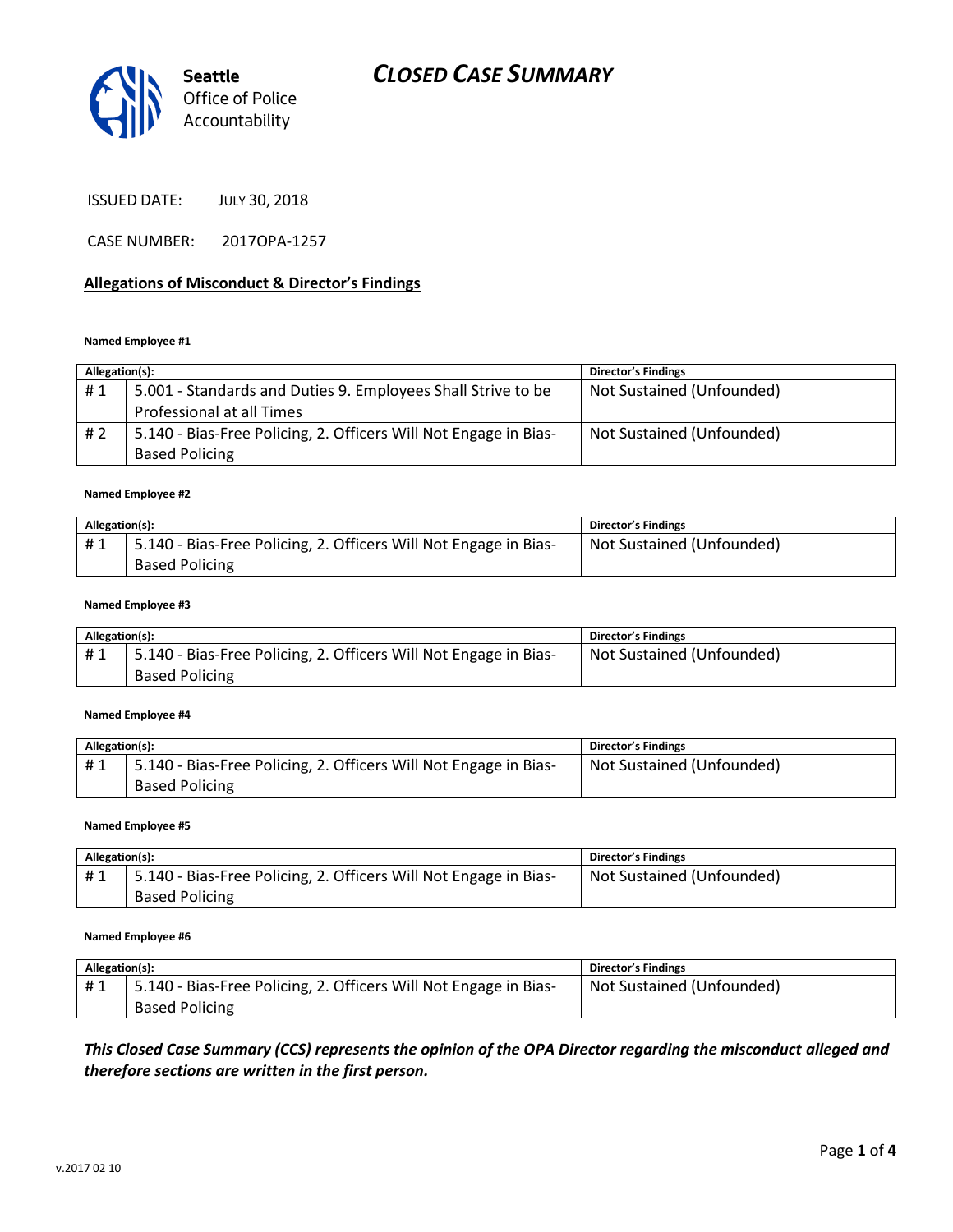**Seattle** *Office of Police Accountability*

# *CLOSE CASE SUMMARY*

OPA CASE NUMBER: 2017OPA-1257

#### **EXECUTIVE SUMMARY:**

The Complainant alleged that the Named Employees engaged in biased policing when they arrested her daughter. The Complainant further alleged that Named Employee #1's behavior was unprofessional during this incident.

#### **STATEMENT OF FACTS:**

The Named Employees responded to a possible domestic violence incident at the Complainant's residence. When they arrived, the Complainant's daughter was outside of the residence with her father. The daughter and father were engaged in a loud verbal dispute. The officers separated them and began to investigate the incident. They learned that the daughter had several friends spent the night at the residence, including a man named "Alonso." For various reasons, the Complainant and the father wanted Alonso and others to leave. When the father confronted those individuals, there was a verbal dispute and the daughter threw a chair through a glass patio door. During the investigation, Alonso returned to the scene and spoke with the officers. He stated that he spent the night at the residence and he woke up with the father yelling at him. The officers were told that when Alonso appeared to be "stalling" when collecting his belongings prior to leaving the residence, the father grabbed him. At that point, Alonso struck the father several times in the face. When the father went after Alonso, the daughter hit the father with a wooden log causing him to suffer an injury to his arm. The father and the daughter engaged in a further physical altercation with the father trying to protect himself. The father stated that the daughter was defending Alonso.

Based on the information they received and their investigation, the officers made the decision to place the daughter under arrest for domestic violence assault and destruction of property. At this time, both the Complainant and the father grew upset. The Complainant stated her belief that the only reason that the daughter was being arrested was because she was "brown-skinned." The Complainant also was unhappy because she had requested an officer with "mental health experience." When she was told that multiple officers present were crisis-trained, she stated that she was talking about other "professionals" with mental health expertise. While the daughter was being placed under arrest, Alonso left the scene. He was later located and it was discovered that he had an open felony warrant for parole violations. He was also placed under arrest.

As part of its investigation, OPA interviewed the Complainant. She stated that she was unhappy with the law enforcement response to this incident. She asserted that Named Employee #1 (NE#1) acted unprofessionally when she was condescending and "almost made fun of the idea that [the Complainant] did not call the police initially." The Complainant acknowledged that she and the father told the officers that the daughter broke the glass patio door and threw a log at the father. She provided further detail concerning her allegation of bias. She felt that because of her daughter's skin-color and the fact that they had a bi-racial family, "there was an assumption that we did not have our family in order and that we would not take care of the things that we needed to take care of with my daughter." She concluded that she believed that there was an "overall lack of respect" from NE#1 due to their bi-racial family.

OPA also interviewed all of the Named Employees. They universally denied engaging in biased policing. They stated that the nature of the allegations made concerning the daughter's conduct, as well as what they learned during their investigation, was the basis for her arrest – not her race or the fact the Complainant's family was bi-racial. The officers further noted that, given the domestic violence nature of the call, this was a mandatory arrest situation in which the officers had little to no discretion. Lastly, NE#1 asserted that she acted professionally during this incident. She also contended that she did not make any statements or take any actions that unnecessarily escalated the involved parties.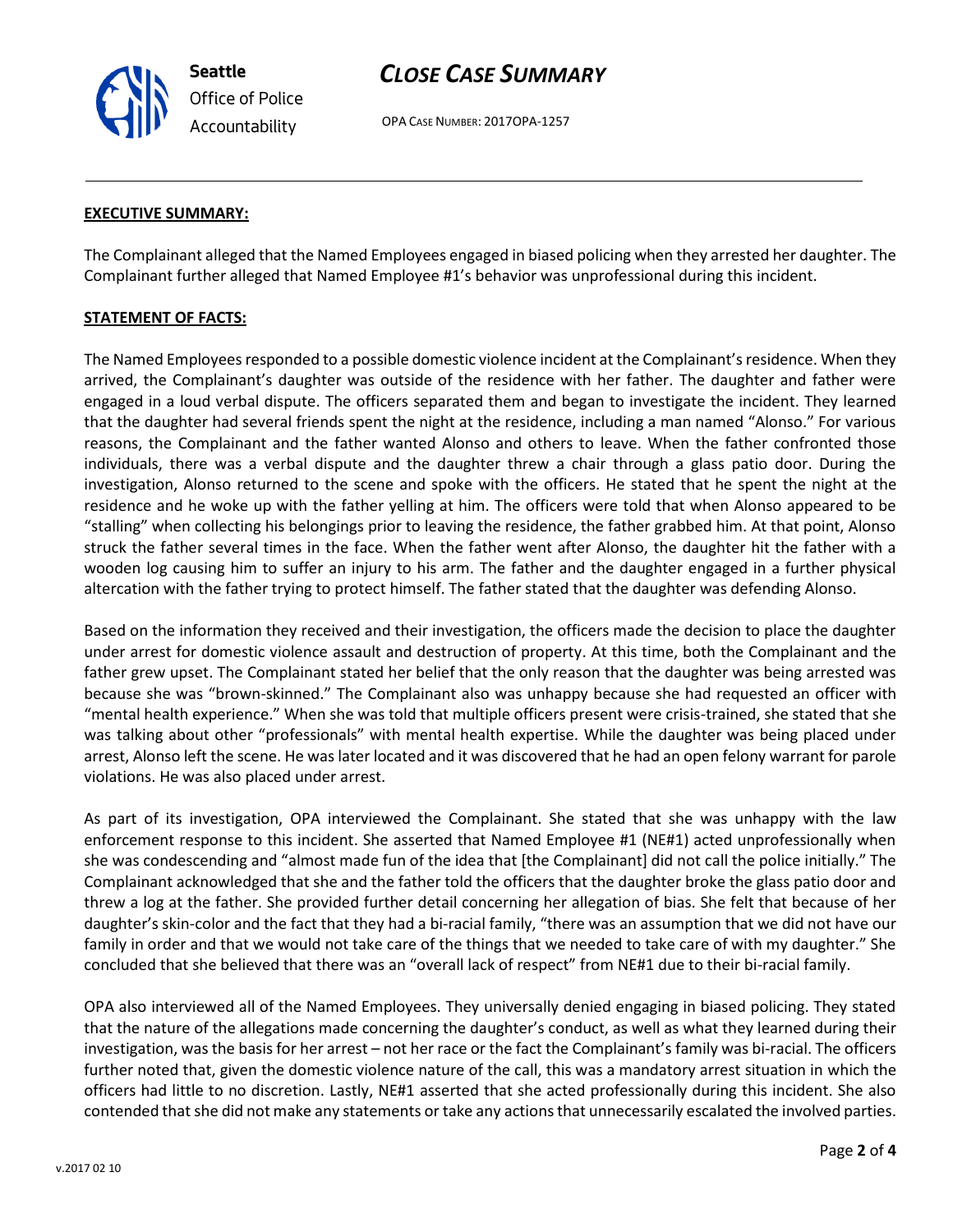

# *CLOSE CASE SUMMARY*

OPA CASE NUMBER: 2017OPA-1257

She stated that, to the contrary, she tried to keep the situation calm and to clearly explain the circumstances and her actions, even though both the Complainant and the father repeatedly yelled over her. The other Named Employees all contended that NE#1 was professional.

### **ANALYSIS AND CONCLUSIONS:**

## **Named Employee #1 - Allegation #1** *5.001 - Standards and Duties 9. Employees Shall Strive to be Professional at all Times*

SPD Policy 5.001-POL-9 requires that SPD employees "strive to be professional at all times." The policy further instructs that "employees may not engage in behavior that undermines public trust in the Department, the officer, or other officers." (SPD Policy 5.001-POL-9.)

As discussed above, the Complainant alleged that NE#1 was unprofessional during this incident. Specifically, the Complainant alleged that NE#1 was condescending and otherwise inappropriate. NE#1 denied that she engaged in this behavior, as did the remainder of the Named Employees. From my review of the record, including the Department video relating to this case, I find no evidence that NE#1 engaged in unprofessional behavior. I note that, as captured by the video, the Complainant and the father were both agitated. The father repeatedly raised his voice at the officers, criticized their response to the call, and used profanities. In spite of this, NE#1 remained very calm and respectful. Even after the father told NE#1 to "get the fuck out of my yard," she continued to explain what she was doing and why.

I find that NE#1 acted consistent with Department policy and tried to handle a very difficult situation in the best way that she could. For these reasons, I recommend that this allegation be Not Sustained – Unfounded.

### Recommended Finding: **Not Sustained (Unfounded)**

## **Named Employee #1 - Allegation #2** *5.140 - Bias-Free Policing, 2. Officers Will Not Engage in Bias-Based Policing*

SPD policy prohibits biased policing, which it defines as "the different treatment of any person by officers motivated by any characteristic of protected classes under state, federal, and local laws as well other discernible personal characteristics of an individual." (SPD Policy 5.140.) This includes different treatment based on the race of the subject. (*See id*.)

The evidence in this case indicates that the officers arrested the daughter because they believed that she threw a chair through the glass patio door and that she hit her father with a log, causing him to be injured. Based on this information, there was probable cause to arrest the daughter for domestic violence crimes and, due to requirements under SPD policy and Washington State law, her arrest was mandatory. I find that these factors, not the daughter's race or skin color, was the basis for the law enforcement action taken by the Named Employees.

For these reasons, I recommend that this allegation be Not Sustained – Unfounded as against all of the Named Employees.